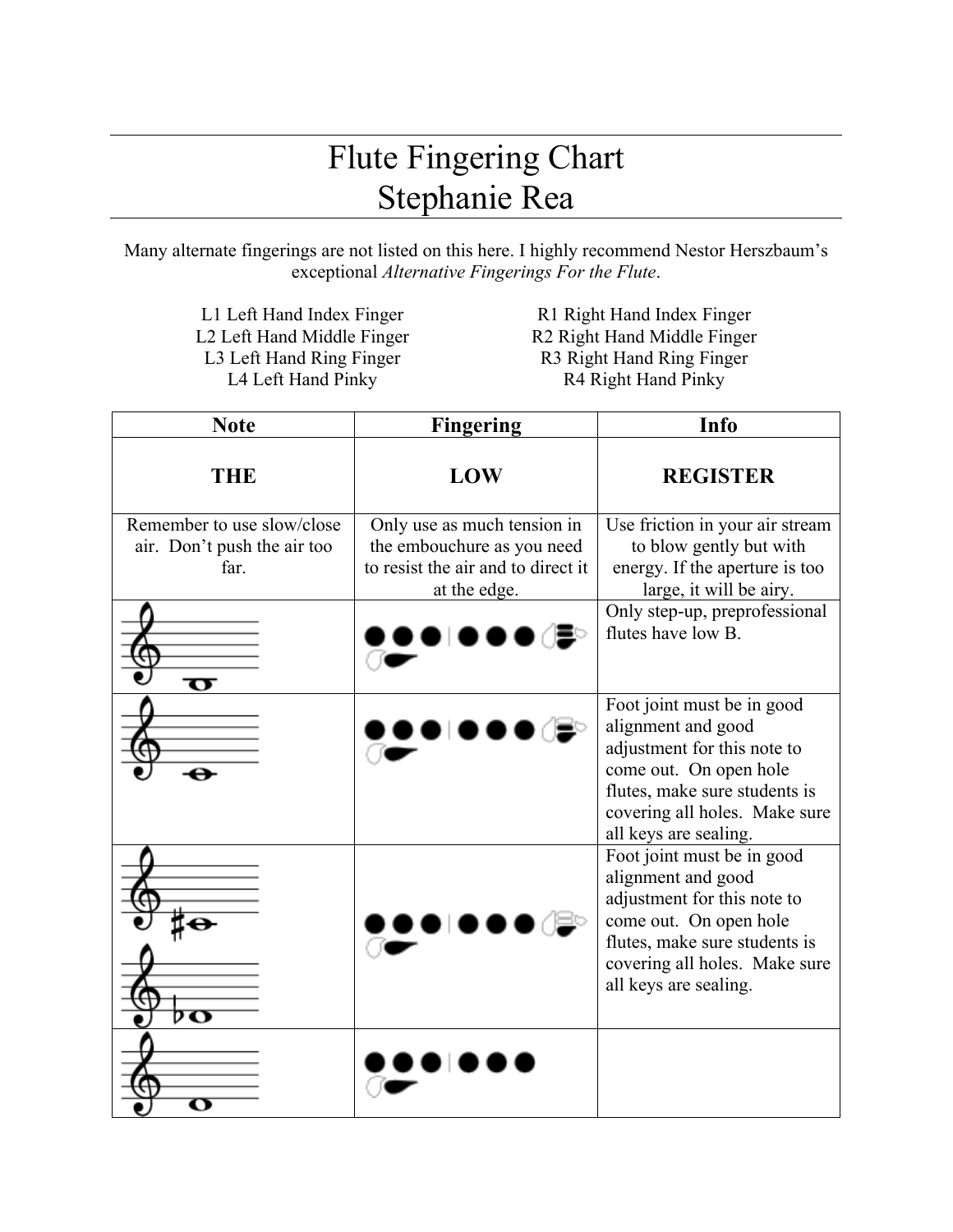| ‡Ο                                                              | $\bullet\bullet\bullet\bullet\bullet\bullet\text{!}\quad$                                                                                                                                                                                                                                                                                     |                                                          |
|-----------------------------------------------------------------|-----------------------------------------------------------------------------------------------------------------------------------------------------------------------------------------------------------------------------------------------------------------------------------------------------------------------------------------------|----------------------------------------------------------|
| ө                                                               | ∙⊜⊙<br>$\blacksquare$                                                                                                                                                                                                                                                                                                                         | Must have R4 down for good<br>intonation and clear tone. |
| $\mathbf \sigma$                                                | ◗▮●◯◯(⊜                                                                                                                                                                                                                                                                                                                                       |                                                          |
| ө                                                               | }॒●∣○○●d                                                                                                                                                                                                                                                                                                                                      | Do not use R2.                                           |
| $\boldsymbol{\Theta}$                                           | $\bullet$ looo                                                                                                                                                                                                                                                                                                                                |                                                          |
| $\mathbb{P}^{\mathbf{O}}$<br>Ψ<br>$\overline{p}$ $\overline{p}$ | $\bullet\bullet\bullet\circ\circ\bullet\bullet\bullet$                                                                                                                                                                                                                                                                                        |                                                          |
| $\overline{\mathbf{o}}$                                         | $\begin{picture}(20,20) \put(0,0){\line(1,0){100}} \put(15,0){\line(1,0){100}} \put(15,0){\line(1,0){100}} \put(15,0){\line(1,0){100}} \put(15,0){\line(1,0){100}} \put(15,0){\line(1,0){100}} \put(15,0){\line(1,0){100}} \put(15,0){\line(1,0){100}} \put(15,0){\line(1,0){100}} \put(15,0){\line(1,0){100}} \put(15,0){\line(1,0){100}} \$ |                                                          |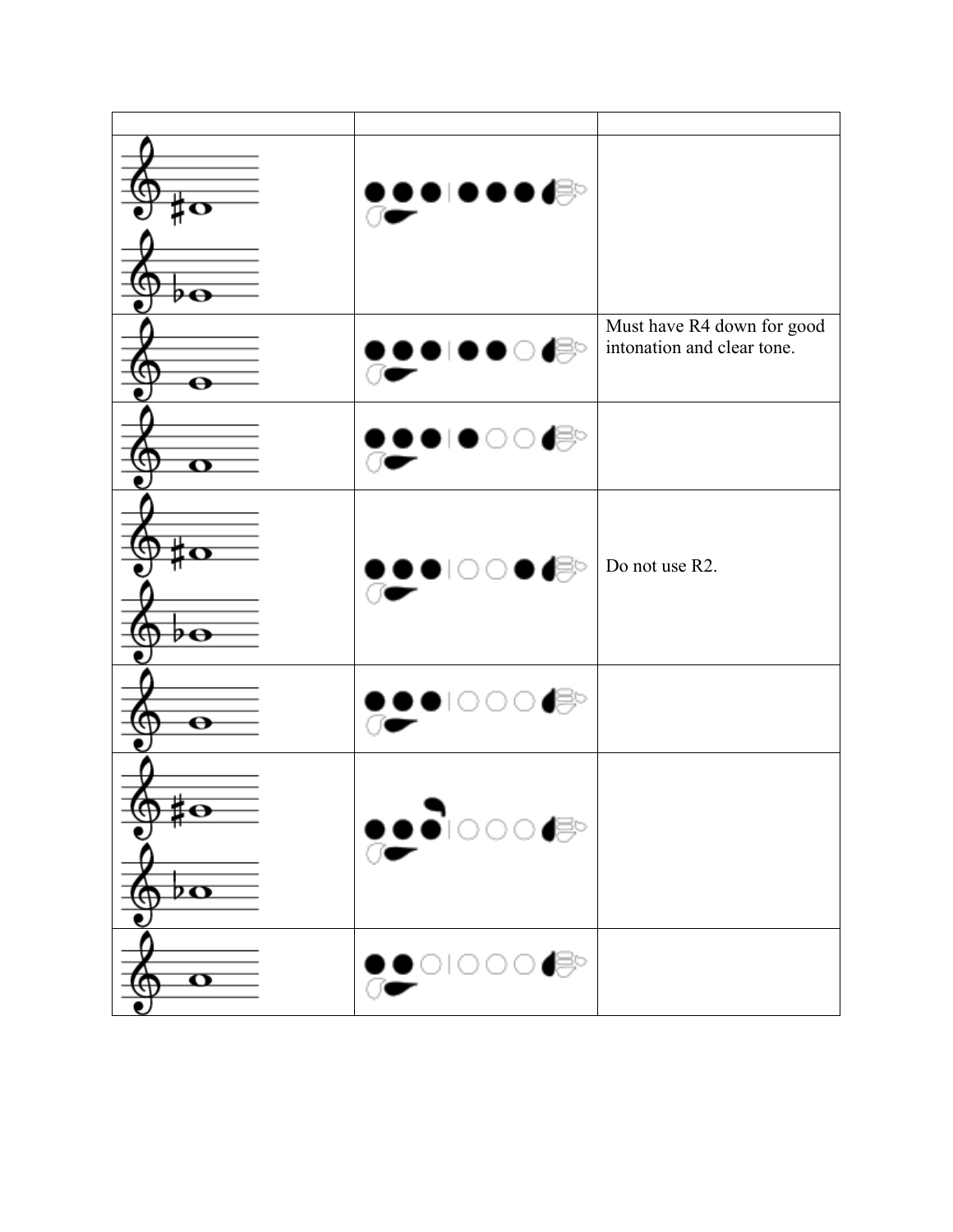|                                  |                                                                                                                                        | Standard fingering.                                                                                                                                                                                                                                                                      |
|----------------------------------|----------------------------------------------------------------------------------------------------------------------------------------|------------------------------------------------------------------------------------------------------------------------------------------------------------------------------------------------------------------------------------------------------------------------------------------|
| ⊖                                |                                                                                                                                        | Use thumb Bb key in most<br>flat keys. Should use this by<br>3 <sup>rd</sup> year of playing and learn<br>to change between standard<br>and thumb Bbs.                                                                                                                                   |
|                                  |                                                                                                                                        |                                                                                                                                                                                                                                                                                          |
| o                                | этоо                                                                                                                                   |                                                                                                                                                                                                                                                                                          |
| o                                | This note is notoriously<br>sharp. Make sure to aim air<br>down at lower edge enough<br>that you aren't blowing sharp.<br>Use a tuner. | Balance of the flute between<br>three points is key here. Flute<br>must rest gently on right<br>thumb, on left lowest knuckle<br>on index finger and chin. If<br>you balance with your pinky,<br>you have to stop balancing<br>there when you have to lift<br>R4. Don't balance with R4. |
|                                  |                                                                                                                                        | No R4. No L1.                                                                                                                                                                                                                                                                            |
| 7 съ                             | ◗◉≀                                                                                                                                    | No R4. No L1.                                                                                                                                                                                                                                                                            |
| <b>THE</b>                       | <b>PRIME</b>                                                                                                                           | <b>CRACK ZONE</b>                                                                                                                                                                                                                                                                        |
| Beware, the prime crack<br>zone! | Aim air up a bit. The prime<br>crack zone are all overblown<br>octaves.                                                                | The more of the tube that is<br>closed off (like middle E), the<br>more likely it is to crack.                                                                                                                                                                                           |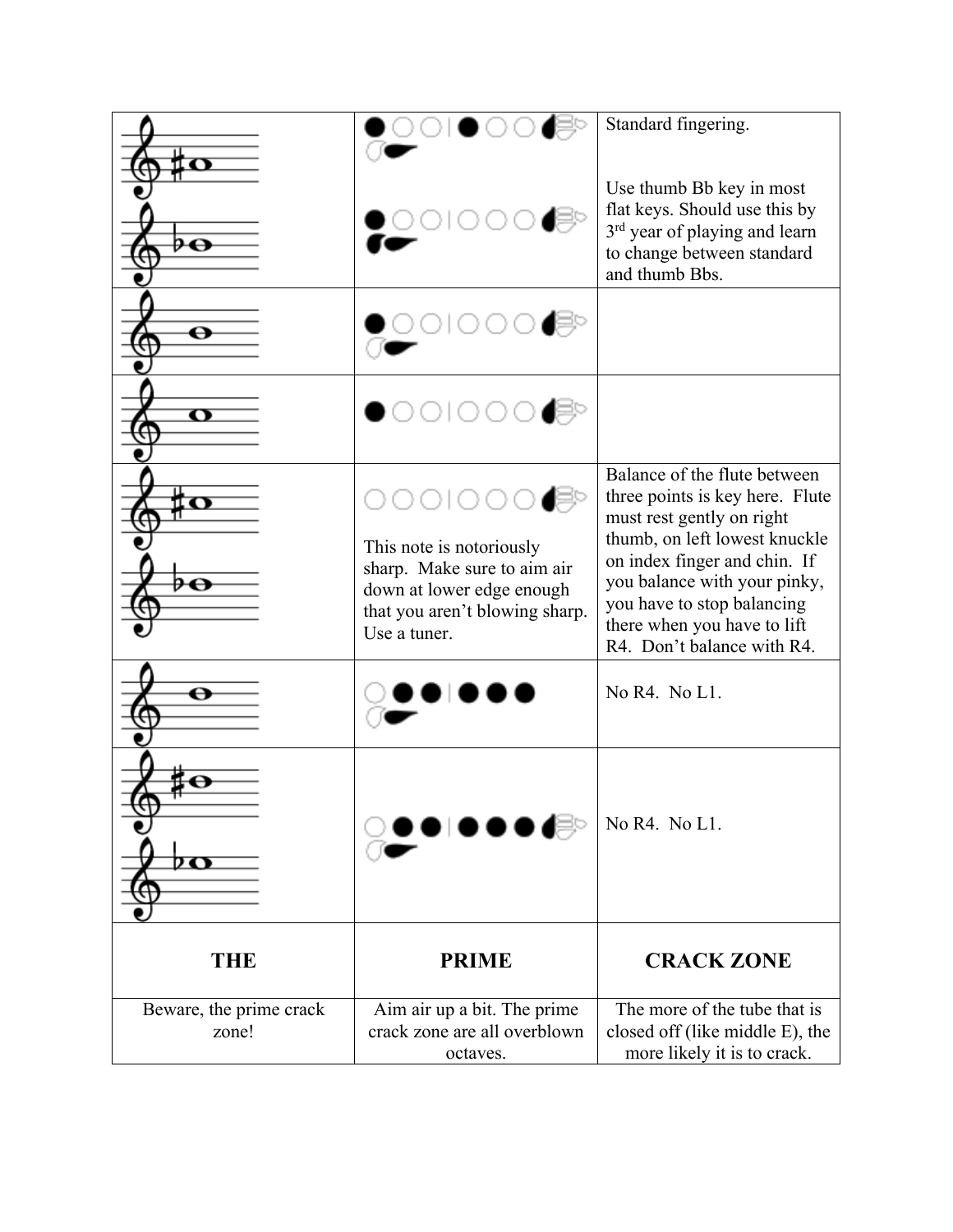| $\mathbf \sigma$ | $\mathbf{P}$ or<br>$\bullet$ Or | This is the first note of the<br>flute that is overblown and<br>has the same fingering as the<br>low octave.                                                                                                                                        |
|------------------|---------------------------------|-----------------------------------------------------------------------------------------------------------------------------------------------------------------------------------------------------------------------------------------------------|
|                  | ●।●○○(ᢟ                         |                                                                                                                                                                                                                                                     |
| þΩ               | <u>≬●</u> ●∣○○●d                | Do not use R2.                                                                                                                                                                                                                                      |
| O                | $\bullet$ 1000 $\bullet$        |                                                                                                                                                                                                                                                     |
| ËΩ<br>♭⊕         | <u>,</u> ∙∂∣⊙⊙⊙∉                |                                                                                                                                                                                                                                                     |
| ⊖                |                                 |                                                                                                                                                                                                                                                     |
| o                |                                 | Standard fingering.                                                                                                                                                                                                                                 |
| þΩ               |                                 | Use thumb Bb key in most<br>flat keys. Should use this by<br>3rd year of playing and learn<br>to change between standard<br>and thumb Bbs. In flat keys<br>this fingering is great.<br>Students need to know how to<br>switch thumb back and forth. |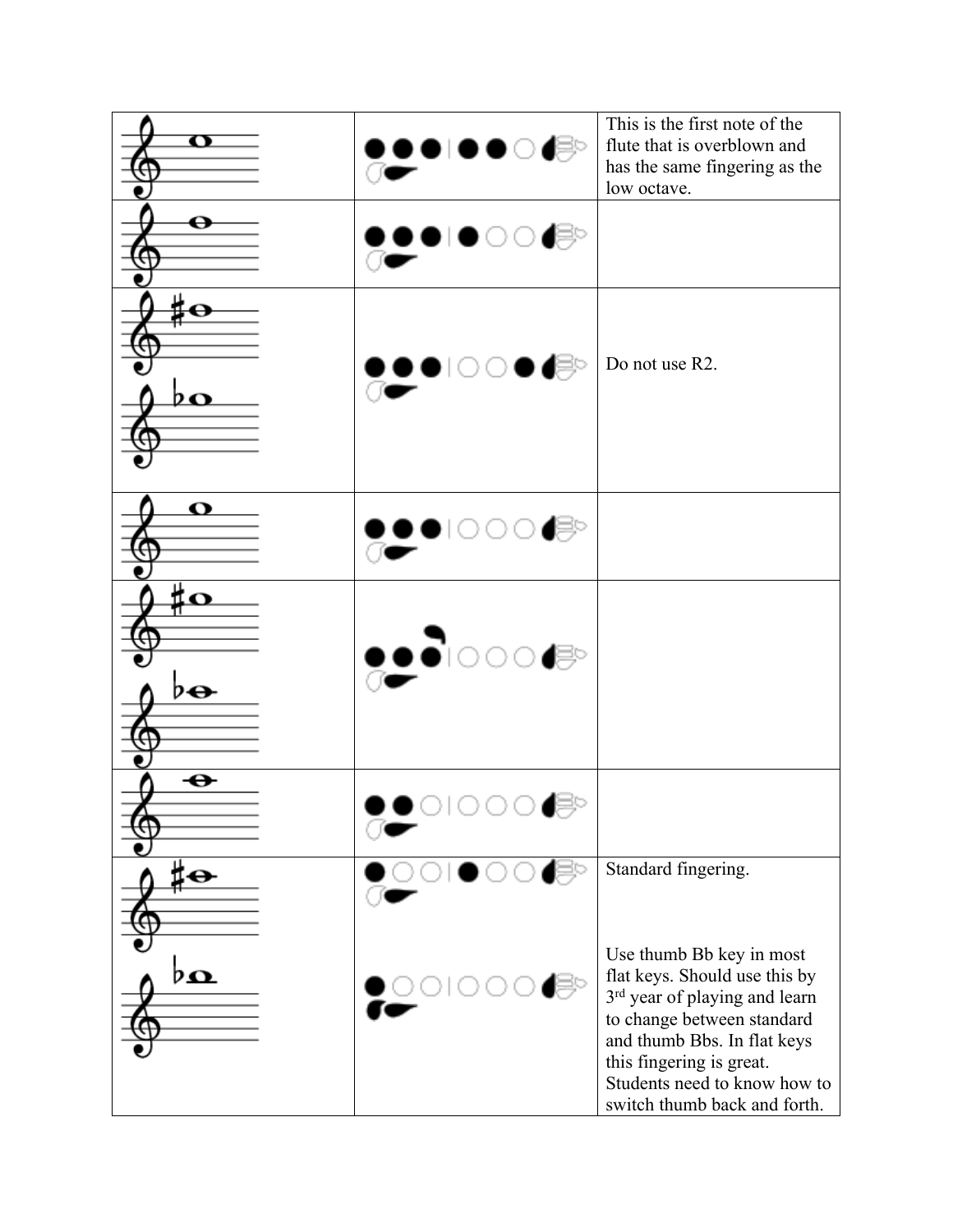| $\boldsymbol{\Omega}$ | 2100.                                                                                                                                  |                                                                                                                                                                                                                                                                                          |
|-----------------------|----------------------------------------------------------------------------------------------------------------------------------------|------------------------------------------------------------------------------------------------------------------------------------------------------------------------------------------------------------------------------------------------------------------------------------------|
| <b>THE</b>            | <b>HIGH</b>                                                                                                                            | <b>REGISTER</b>                                                                                                                                                                                                                                                                          |
|                       |                                                                                                                                        |                                                                                                                                                                                                                                                                                          |
| 20                    | This note is notoriously<br>sharp. Make sure to aim air<br>down at lower edge enough<br>that you aren't blowing sharp.<br>Use a tuner. | Balance of the flute between<br>three points is key here. Flute<br>must rest gently on right<br>thumb, on left lowest knuckle<br>on index finger and chin. If<br>you balance with your pinky,<br>you have to stop balancing<br>there when you have to lift<br>R4. Don't balance with R4. |
|                       |                                                                                                                                        | Standard.<br>Make sure students are not<br>overblowing the lower octave<br>fingerings. It will work but<br>not sound great.                                                                                                                                                              |
|                       | ∙∂∣●●●d                                                                                                                                |                                                                                                                                                                                                                                                                                          |
|                       |                                                                                                                                        | Standard fingerings.<br>Because the standard<br>fingering cracks so easily<br>without a split E, most                                                                                                                                                                                    |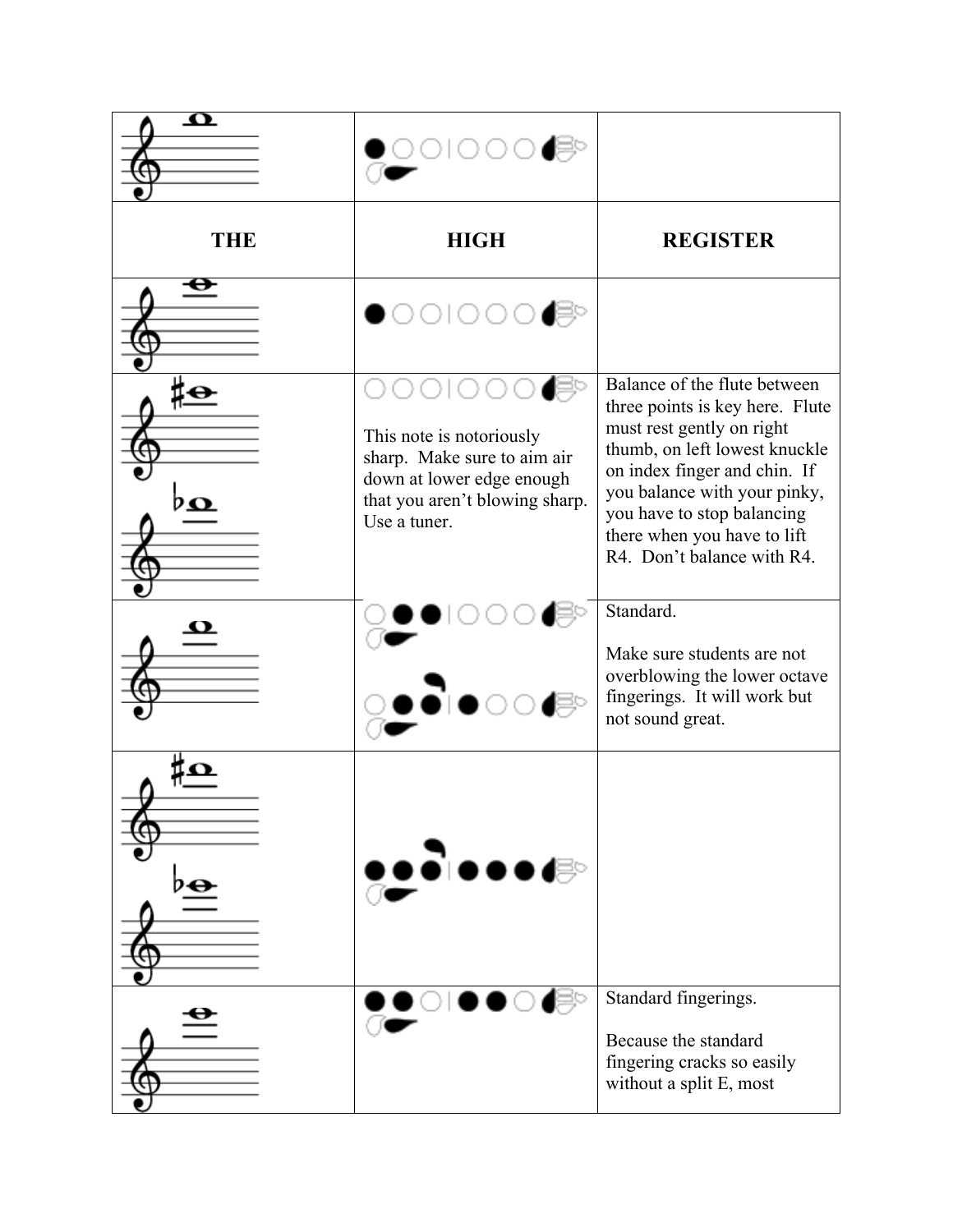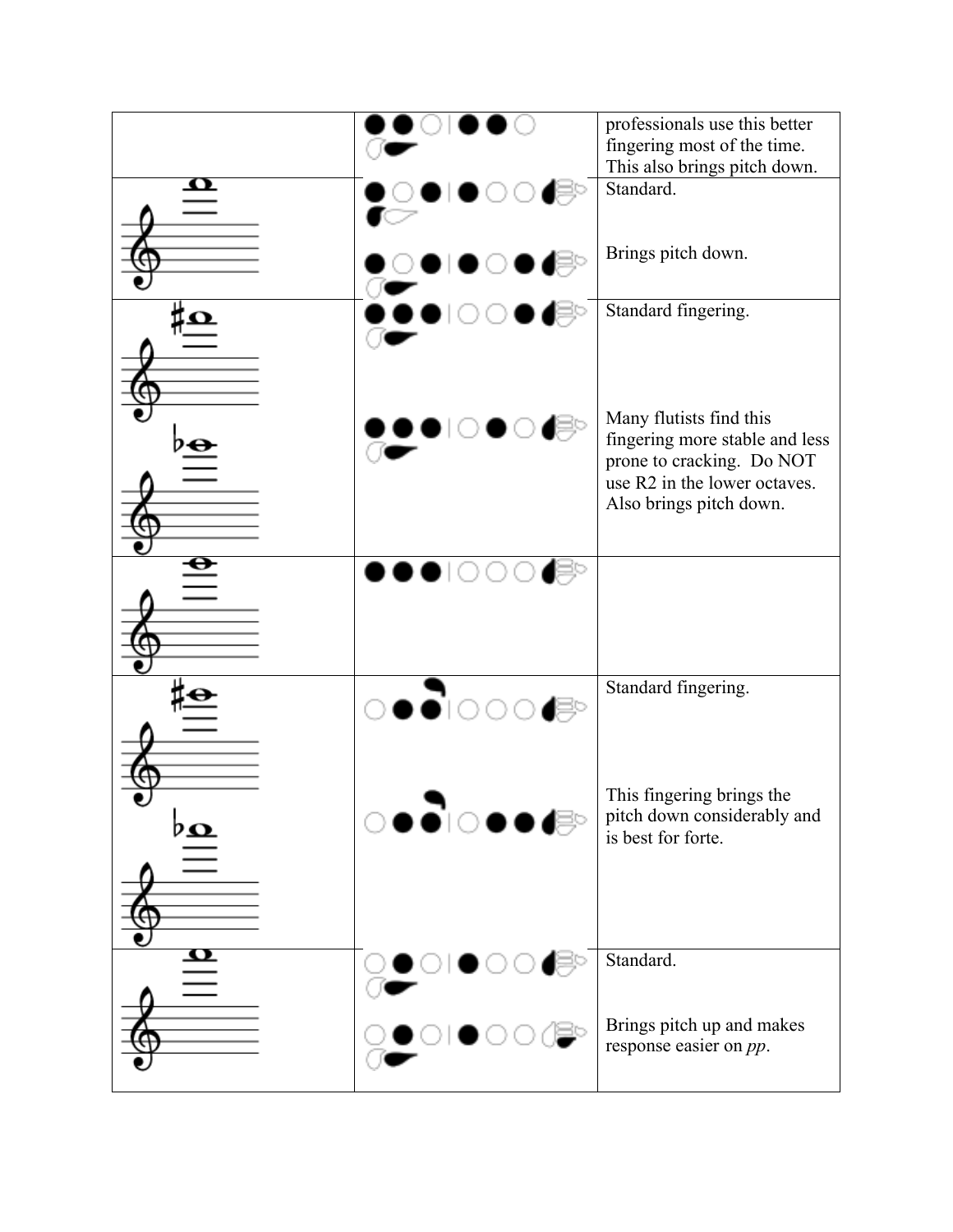|                                                                                                                  |                                                                                          | Standard.                                                                                                                  |
|------------------------------------------------------------------------------------------------------------------|------------------------------------------------------------------------------------------|----------------------------------------------------------------------------------------------------------------------------|
|                                                                                                                  |                                                                                          | No L1. Many people learn<br>this fingering incorrectly. Be<br>aware that it is a little on the<br>flat side of intonation. |
|                                                                                                                  |                                                                                          | For <i>pp</i> , use this fingering.                                                                                        |
|                                                                                                                  |                                                                                          | Many books list the D# key<br>as down. I find it responds<br>better without.                                               |
|                                                                                                                  |                                                                                          |                                                                                                                            |
| THE                                                                                                              | <b>ALTISSIMO</b>                                                                         | <b>REGISTER</b>                                                                                                            |
| These notes will not speak if<br>you are covering the<br>embouchure hole too much.<br>Blow air quite forcefully. | Good news: uncovering the<br>embouchure hole improves<br>sound in the rest of the flute! | There are many, many<br>alternates for this register.<br>Some work better than others<br>for some players/flutes.          |
|                                                                                                                  |                                                                                          | If you have a low B, it must<br>be down. If not, you can<br>place R4 on low C or leave it<br>up.                           |